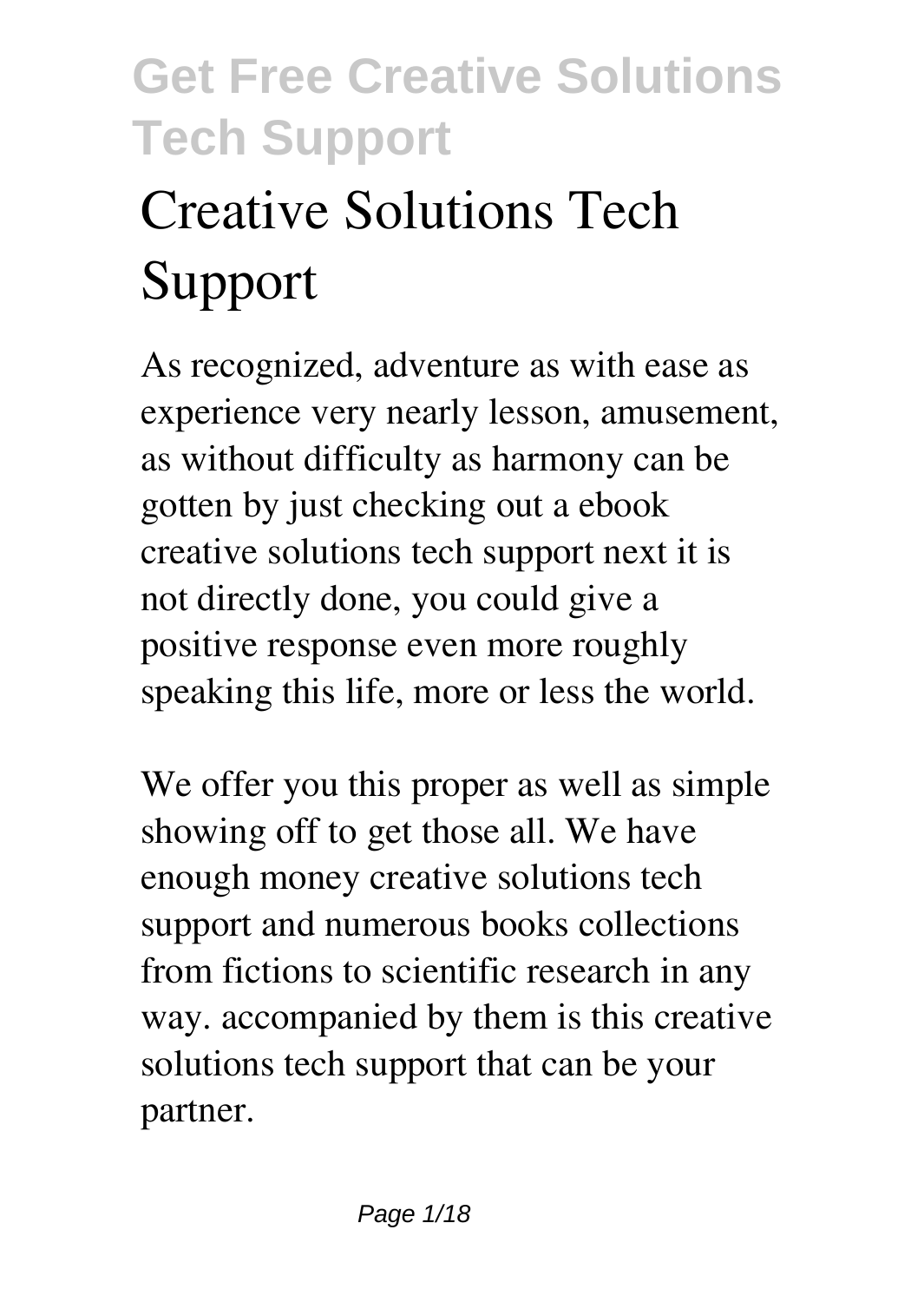Medieval helpdesk with English subtitles Medieval helpdesk in EnglishCommon Level 1 IT Issues (Desktop Support, Technical Support, IT Support) The Expert (Short Comedy Sketch) How to Solve a Rubik's Cube | WIRED *\"Creativity Rules\" by Tina Seelig - BOOK SUMMARY Funny Tech Support* **Fundamental of IT - Complete Course || IT course for Beginners** How Apple Just Changed the Entire Industry Every tech support call ever **Medieval Tech Support In the Age of AI (full film) | FRONTLINE** 5 tips to improve your critical thinking - Samantha Agoos Ender 3 V2 Review *Creativity, Inc. by Ed Catmull with Amy Wallace | Summary | Free Audiobook* From \$0 to \$100 million in sales: Revenue generation process for global scaling **How great leaders inspire action | Simon Sinek** Customer Service Expert's Top 7 Disney Page 2/18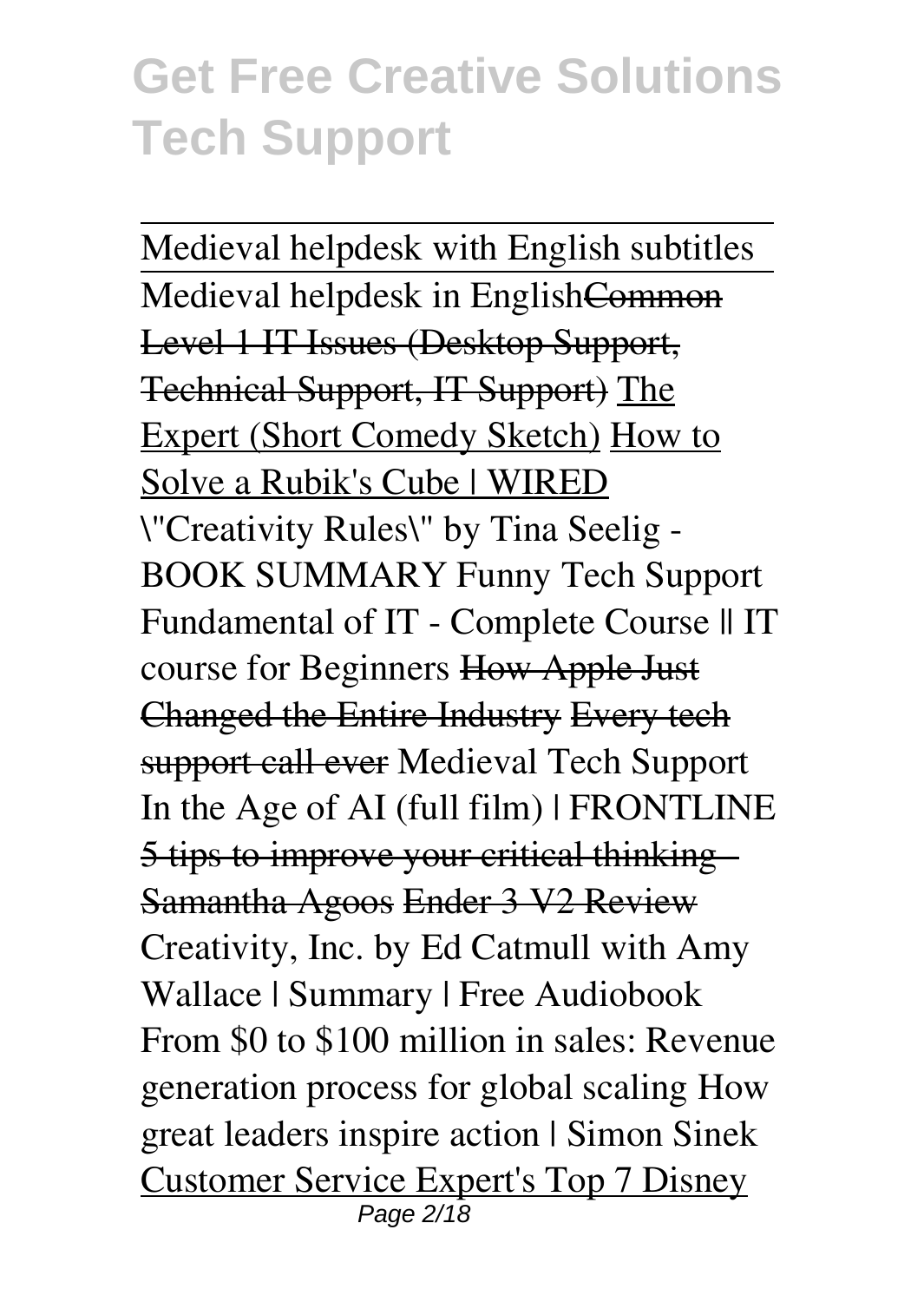Quotes for CS Azure Full Course Learn Microsoft Azure in 8 Hours | Azure Tutorial For Beginners | Edureka **System administration complete course from beginner to advanced | IT administrator full course** *Creative Solutions Tech Support* Related brands. ONESOURCE. Corporate technology solutions for global tax compliance and decision making. Checkpoint. Comprehensive research,

news, insight, productivity tools, and more.

*Support for Accounting Professionals using CS Professional ...* Additionally, the staff at Creative Solutions LA are extremely knowledgeable about these products and how best to fit them into your workflow. Feel free to come by in-person or contact the CSLA team via email, chat, or Page 3/18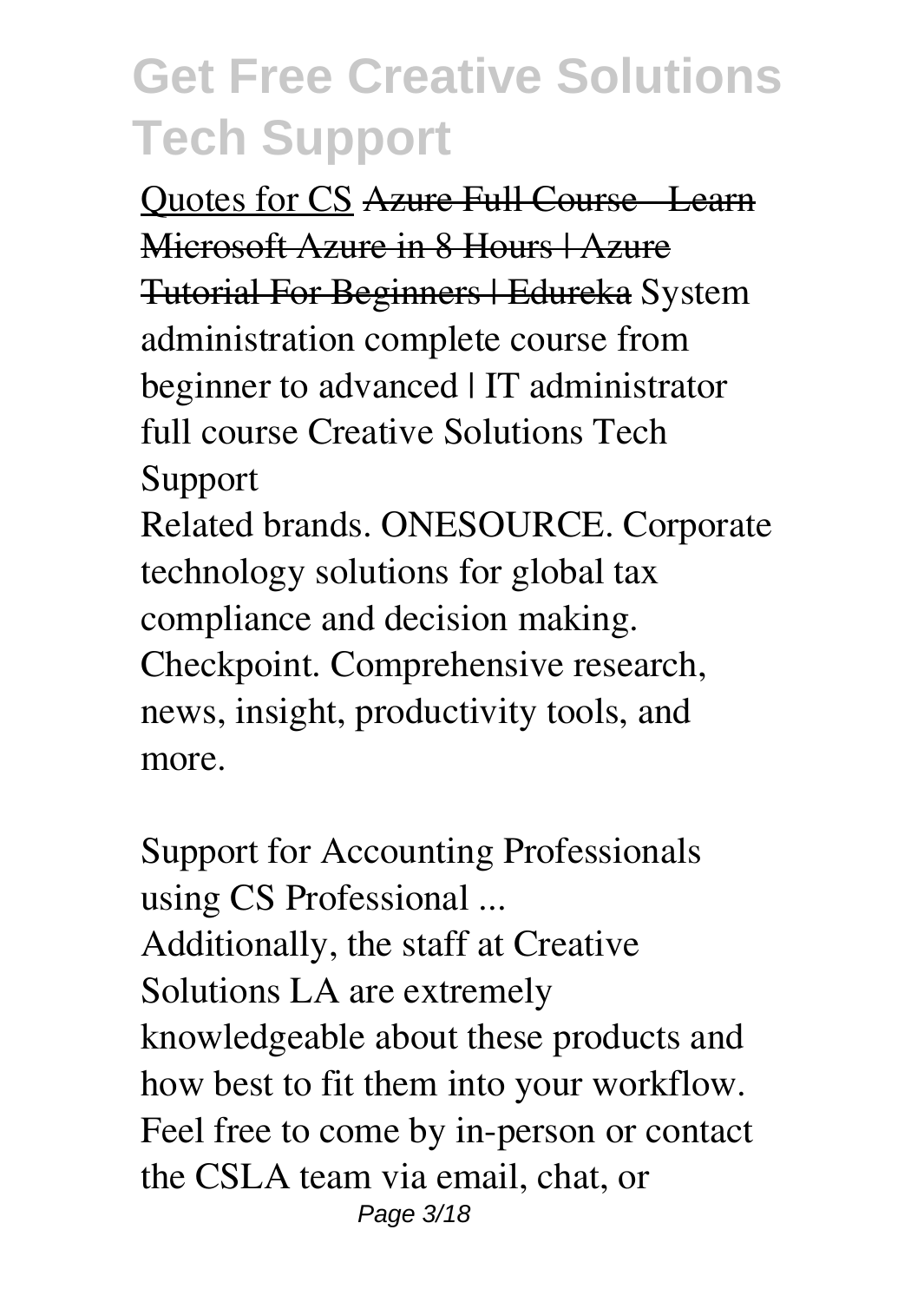telephone (details below): Phone: (CSLA): +1.855.205.5510 between 0900 to 1700 Pacific (GMT-8) Mon-Fri.

*Creative Solutions*

Welcome to Creative Worldwide Support. Get technical help for your Creative products through Knowledgebase Solutions, firmware updates, driver downloads and more.

*Creative Worldwide Support > Select Your Product* Welcome to Creative Tech Support Welcome to Creative Worldwide Support. Get technical help for your Creative products through Knowledgebase Solutions, firmware updates, driver downloads and more. Creative Worldwide Support > Select Your Product Creative Technology Solutions, Inc IT Support and Services for Fort Wayne, South Bend and Page 4/18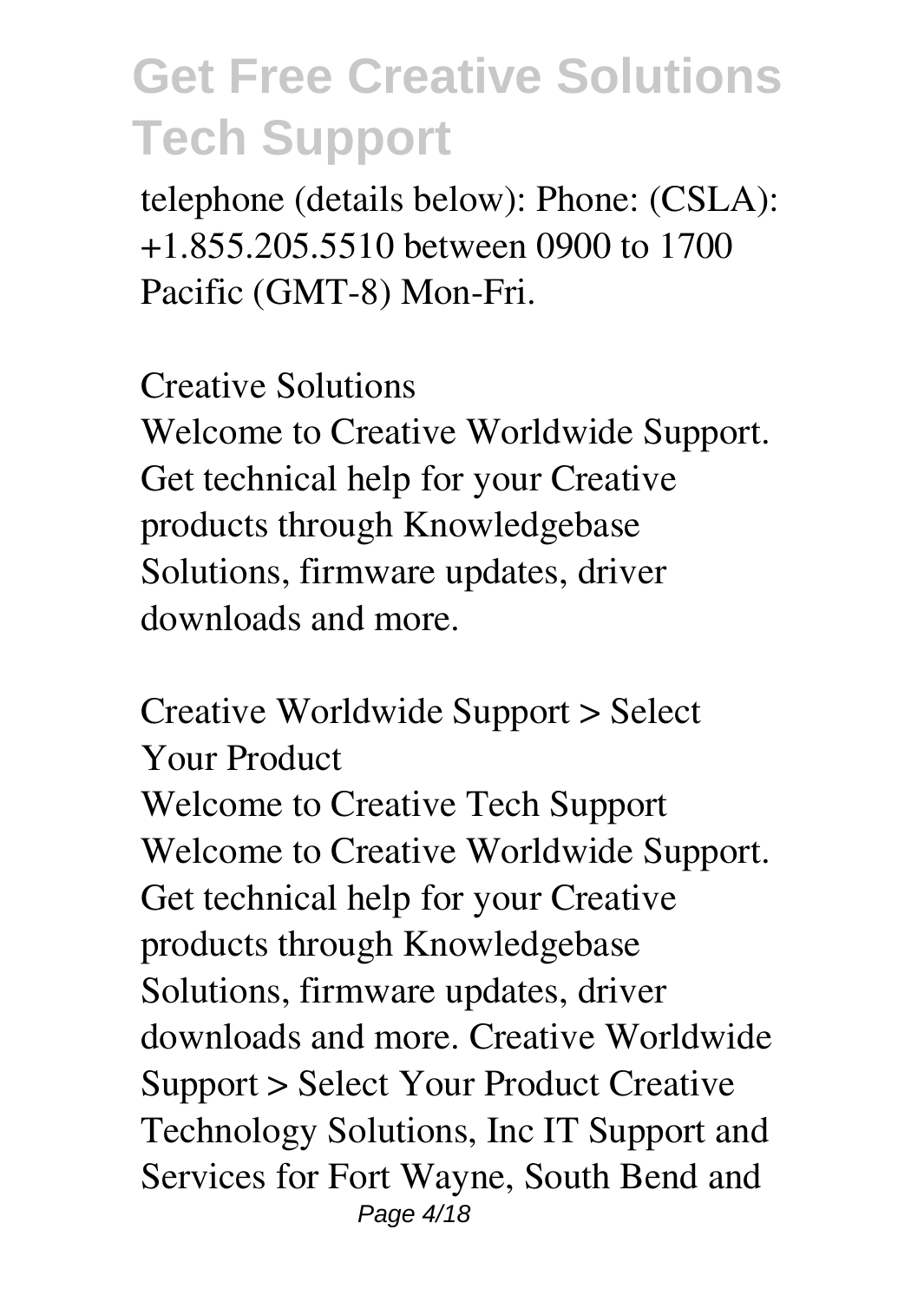Surrounding ...

*Creative Solutions Tech Support* Creative Solutions Tech Support This is likewise one of the factors by obtaining the soft documents of this creative solutions tech support by online. You might not require more mature to spend to go to the books instigation as capably as search for them. In some cases, you likewise attain not discover the message creative solutions tech ...

*Creative Solutions Tech Support nsaidalliance.com*

Apply to Creative Support jobs now hiring in Islington on Indeed.co.uk, the world's largest job site. Creative Support Jobs in Islington - September 2020 | Indeed.co.uk Skip to Job Postings , Search Close

*Creative Support Jobs in Islington -* Page 5/18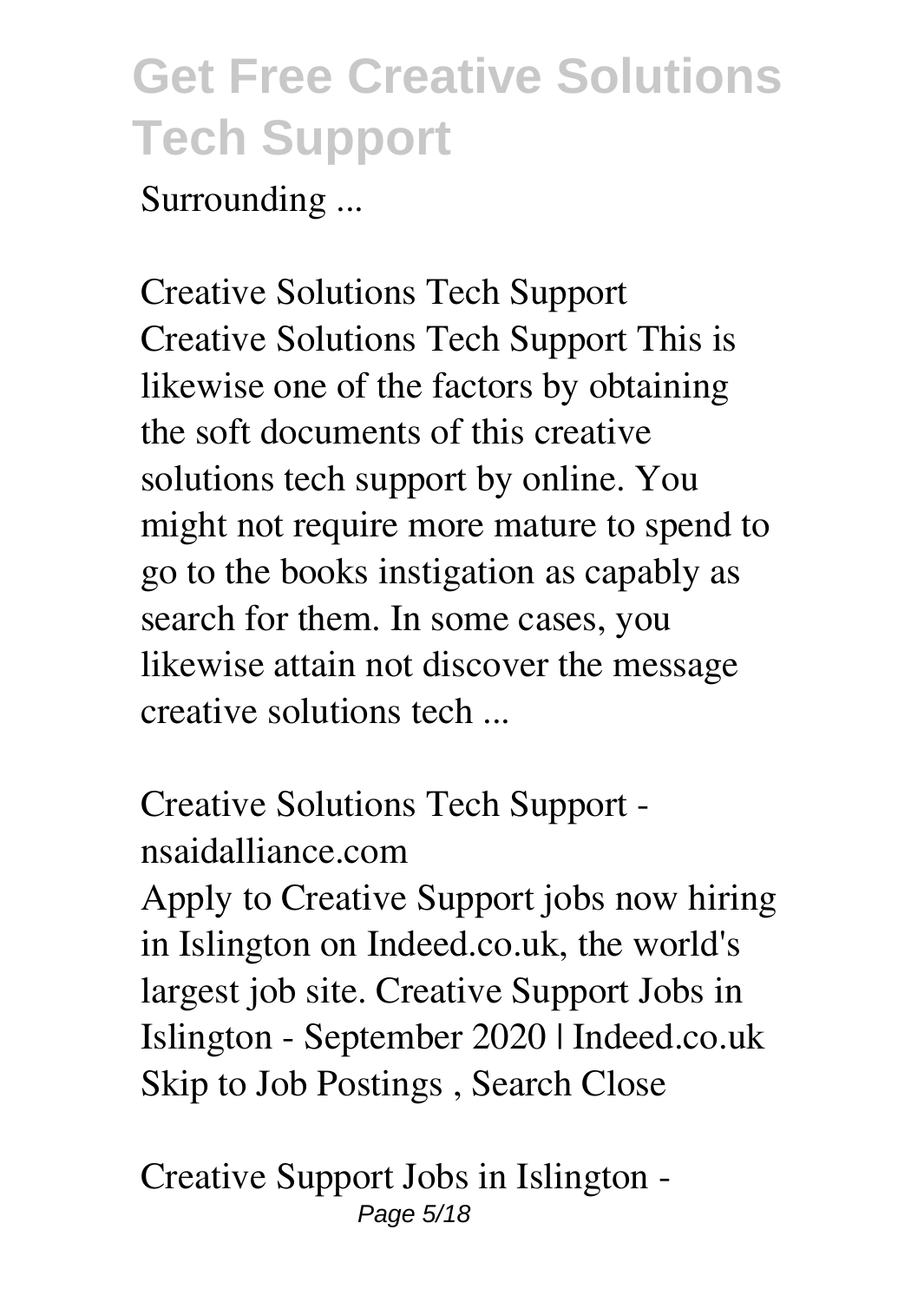*September 2020 ...*

Creative Solutions have been experts in large format printing and wide format printing for over 15 years. Our state of the art machinery allows us to print ultra high quality full colour prints on a huge variety of applications. Our printing includes banner stands, exhibition wall panels, banners, wallpaper and printed backdrops.

*Creative Solutions Direct - Your Print & Signage Partner*

Creative Support is a not for profit provider of person centred care and support. Creative Support is a not-forprofit organisation promoting the independence, inclusion and wellbeing of people with care and support needs. We do this by working with the people we support, their families and partner agencies to deliver innovative, highquality services to meet individual needs Page 6/18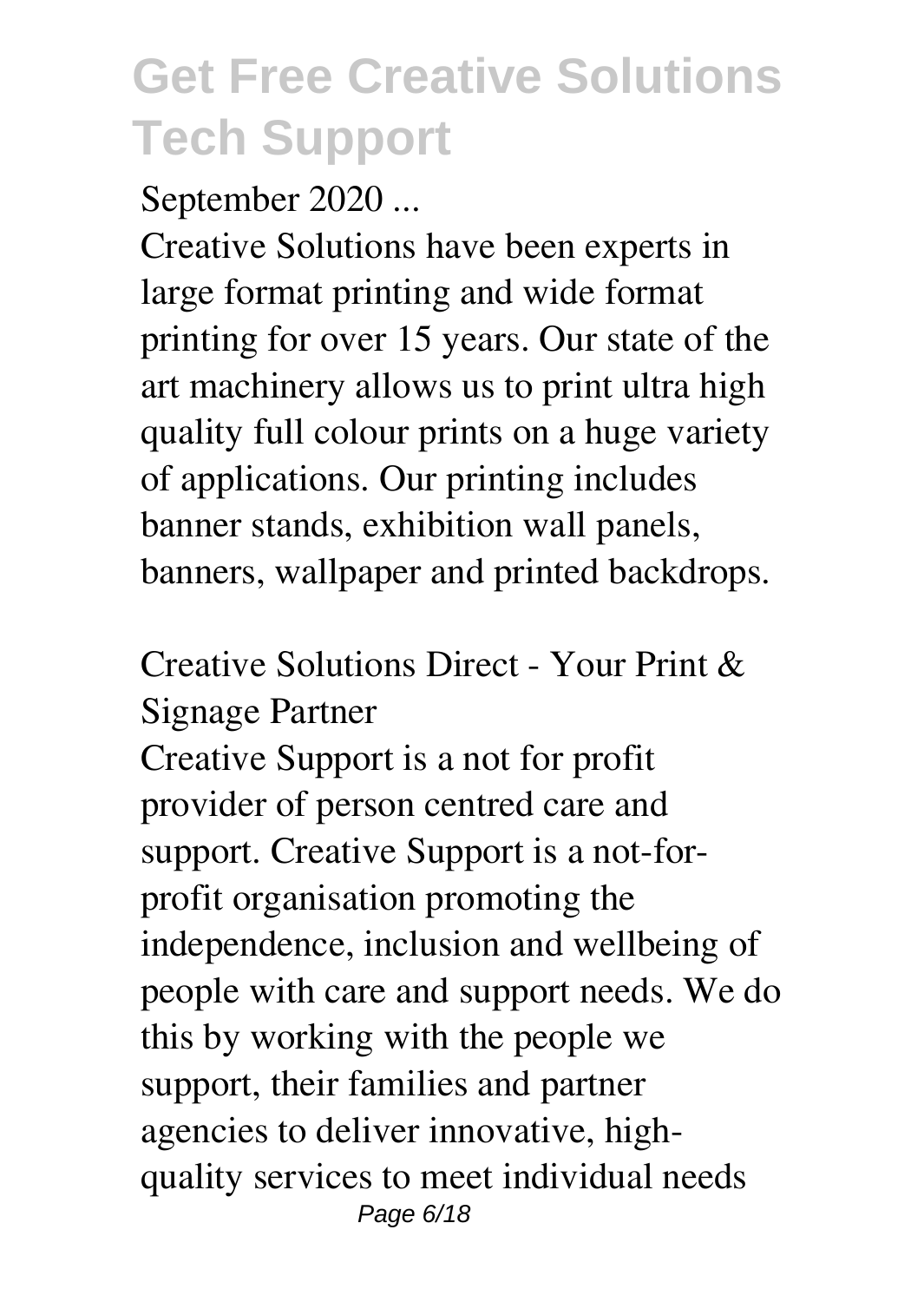and aspirations.

*Creative Support – Creative Support is a not-for-profit ...* Support. Send an e-mail to support@creativetech.com. Call us 24×7 855-510-TECH. Alternatively, visit our Support Portal to submit a ticket online. Sales. Interested in learning more about our products and services? Contact our sales department. sales@creativetech.com ; Billing. Our billing process is simple, but if there<sup>[1]</sup>s ever an issue, let us know.

*Creative Technology Solutions* Welcome to Creative Tech Support. We provide Apple solutions to small businesses in Denver, Colorado. Our clients rely on our recommendations to make informed decisions on new technology, help them find the best vendors, install and configure products, Page 7/18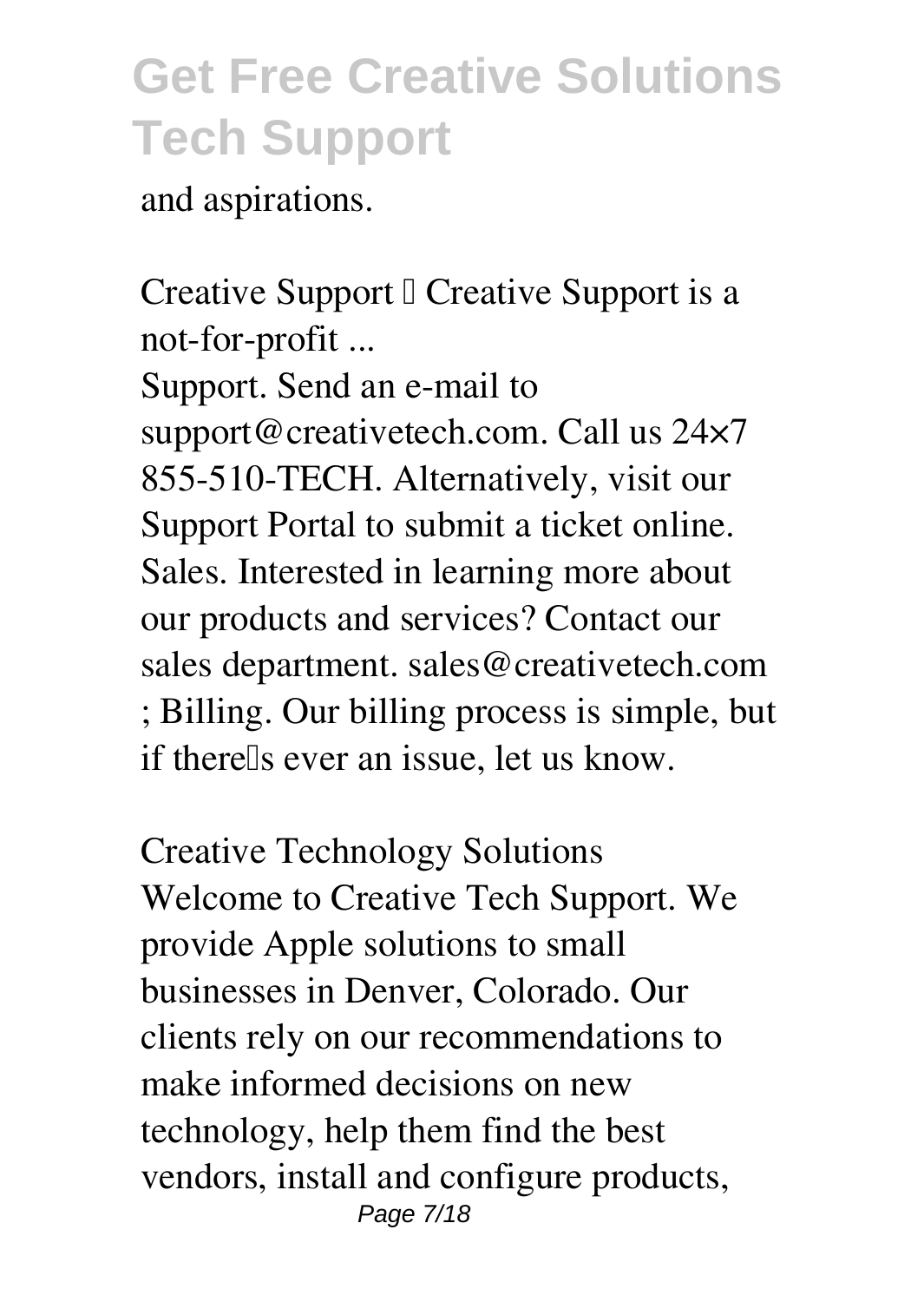and solve any issues relating to Apple products. We advise small businesses on the best way to spend their limited budgets, with an eye toward how investments affect the bottom line.

*Welcome to Creative Tech Support* Microsoft is here to help you with products including Office, Windows, Surface, and more. Find articles, videos, training, tutorials, and more.

#### *Microsoft Support*

We are Creative - a Microsoft Dynamics 365 partner, providing financial software solutions and specialising in Charities, TV & Film Production companies. 01628 660600 Mon - Fri 09:00 - 17:30

*Home - Creative Computing* ADMIN SUPPORT. Manage license entitlements. Package applications for Page 8/18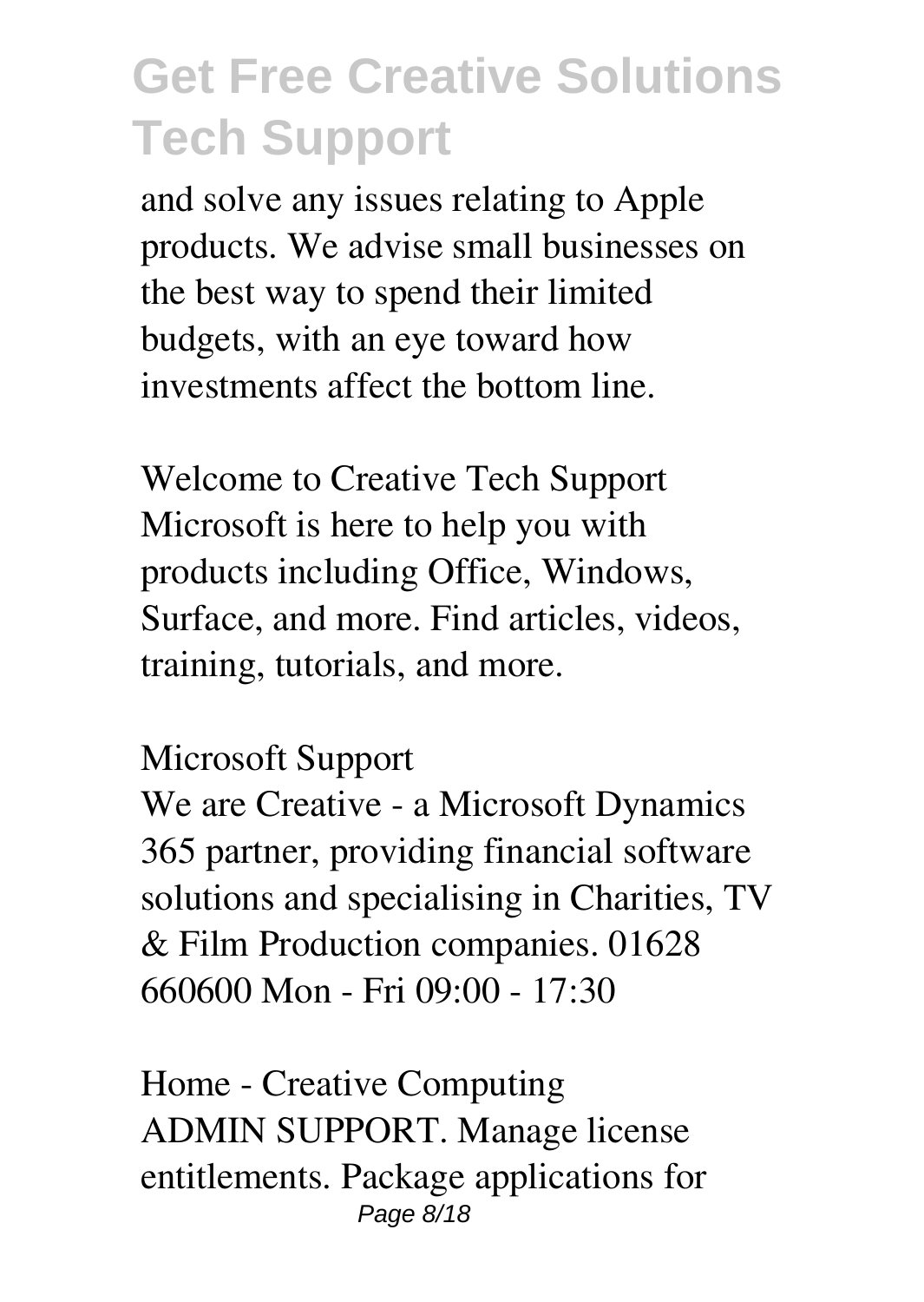deployment. ... Creative Cloud for iOS & Android. Creative Cloud Market. Creative Suite. Edge Animate. Drive CC. ... Get tips and solutions from @AdobeCare or @AdobeExpCare for Experience Cloud products.

*Adobe Help Center*

Shop online at creative.com for Wireless speakers, Bluetooth headphones, Sound Blaster sound cards, Gaming headsets. Free shipping on orders over £79.00

*Creative Labs (United Kingdom) | Sound Blaster, Gaming ...*

Phone Queue Options for our Toll-Free Support Number: 800.968.0600 To quickly reach the person you need, use your touch-tone phone to enter the appropriate numbers, as listed in the phone queues document below.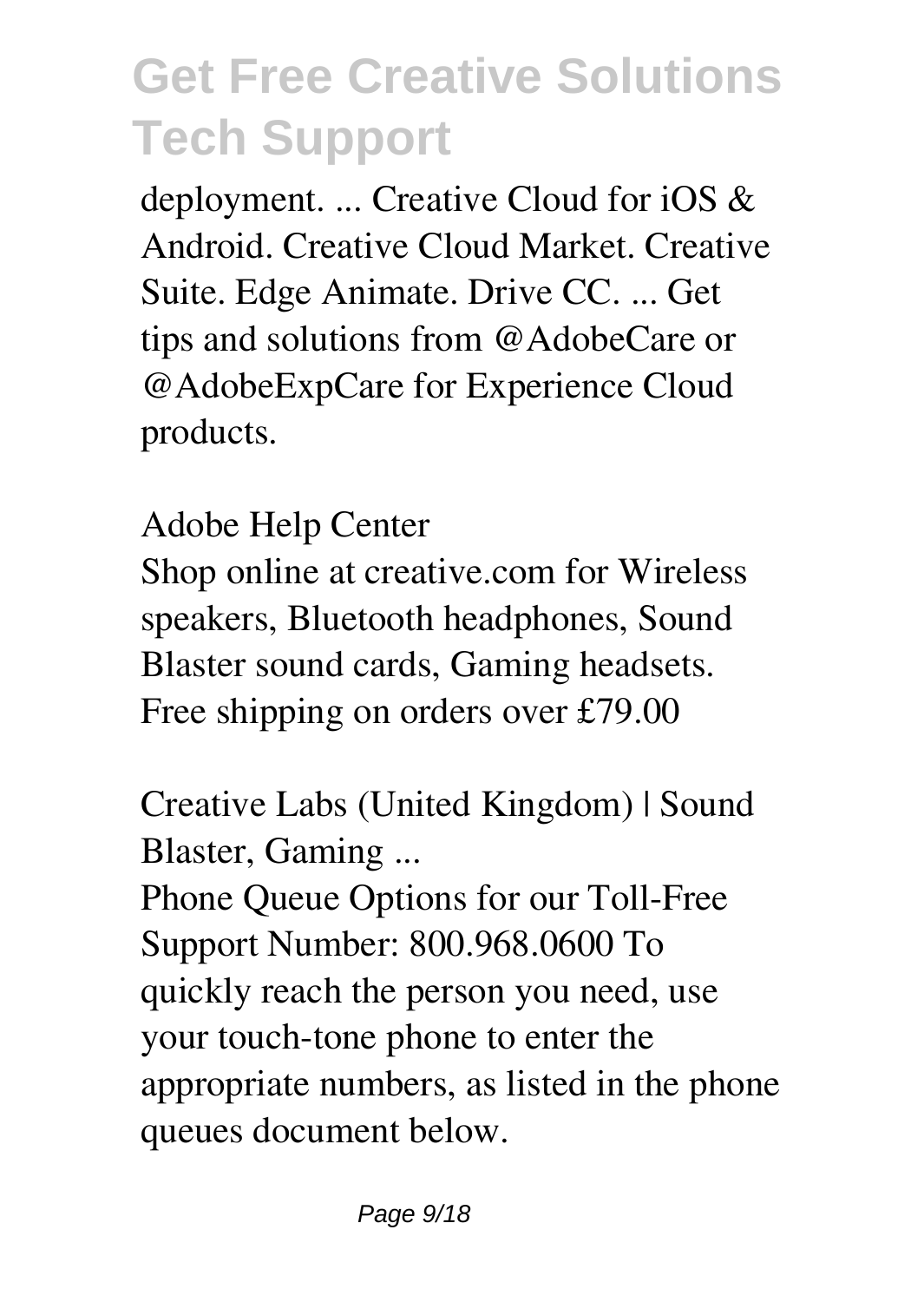*Phone Queues for CS Professional Suite software from ...*

Sound Blaster sound cards for PC gaming and entertainment audio. A wide range of Z-series, Recon3D series, Sound BlasterAxx series & X-Fi series are available. Includes Internal sound cards & External (USB) sound cards for the best audio and gaming exper.

*Creative Sound Blaster Sound cards - Creative Technology* Creative technical support includes; Windows 7, 8.1 & 10, Widows Server OS, Windows 2008, 2012 & 2016, Microsoft Exchange, Sonicwall, Sophos, Cloud Backup 01628 660600 Mon - Fri 09:00 - 17:30

*TECHNICAL SUPPORT - Creative Computing* Creative Tech Solutions primary focus is Page 10/18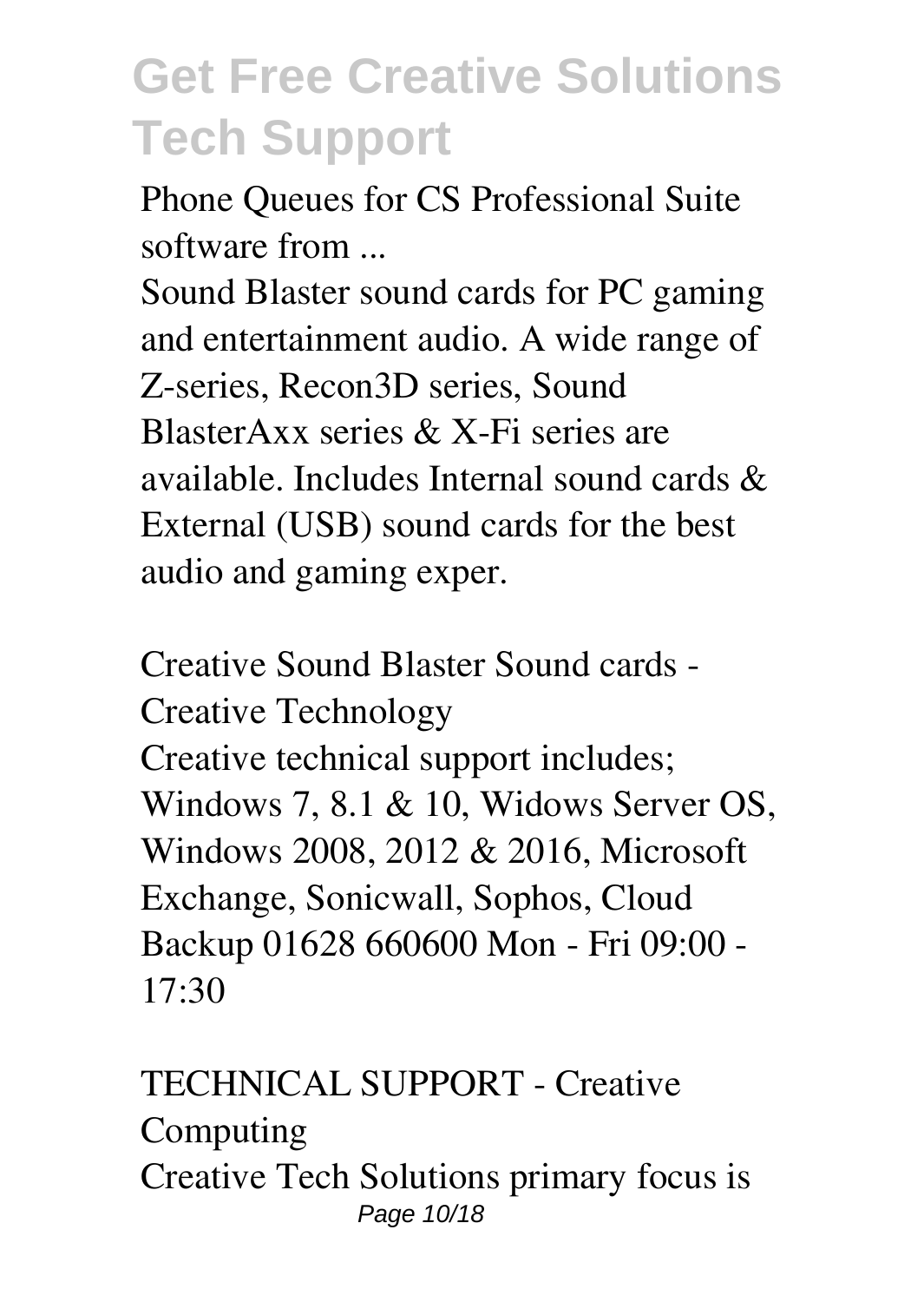to provide websites and applications for people to connect and interact as a community worldwide. We strive to provide outlets where people can express what so on their minds anonymously. Also, CTS can provide technical support and consulting advice on a smaller scale.

*Creative Tech Solutions LLC – I.T. is our life.*

Visit the Worldwide Support Site for access to our troubleshooting articles and product tips. Connect With Us Follow us and drop us a message on Facebook or **Twitter** 

Technical Support Essentials is a book about the many facets of technical support. It attempts to provide a wide array of topics to serve as points of improvement, Page 11/18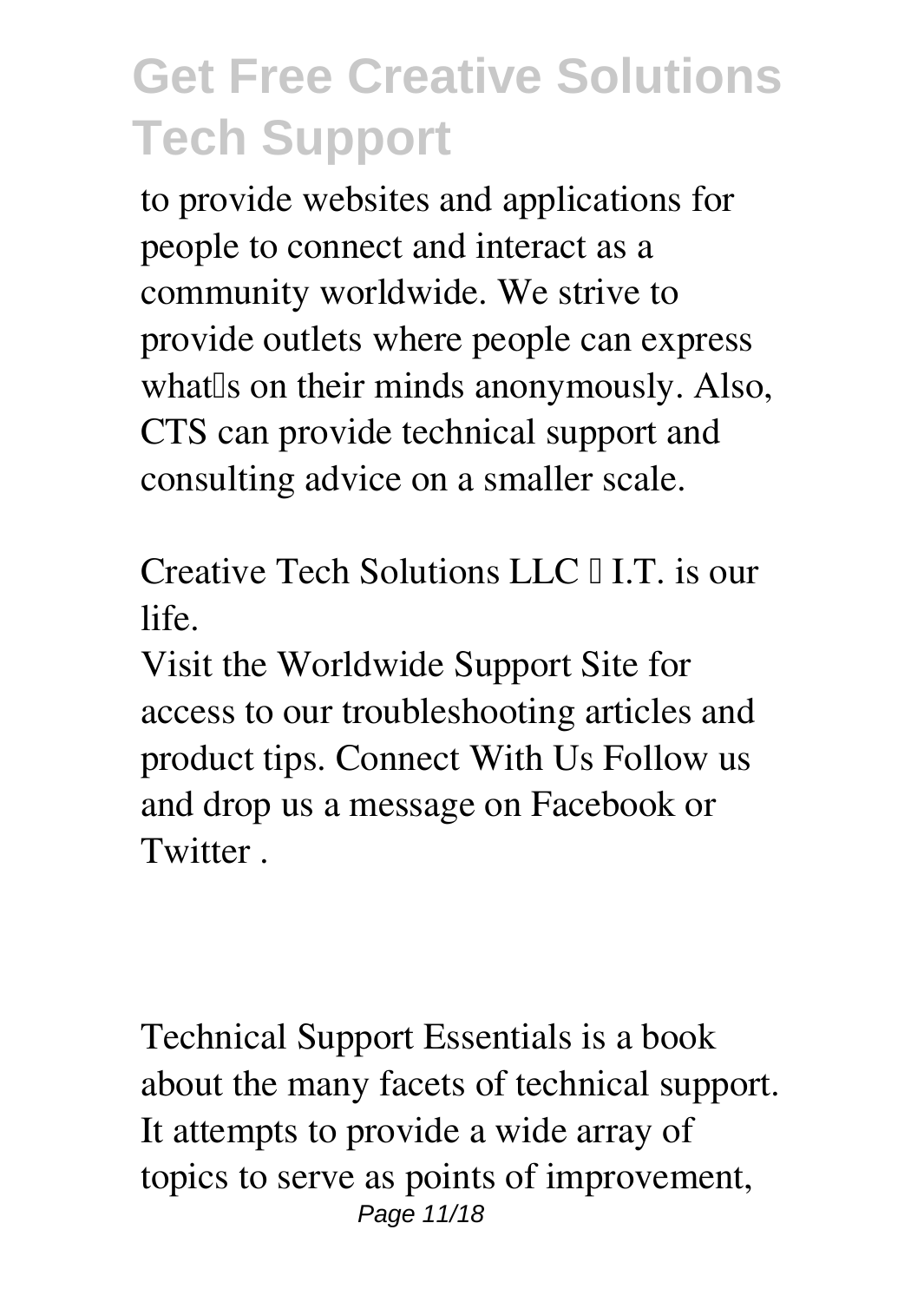discussion, or simply topics that you might want to learn. The topics range from good work habits to the way technical support groups establish their own style of work. This book applies theories, models, and concepts synthesized from existing research in other fields[such as management, economics, leadership, and psychology<sup>[1]</sup> and connects them to technical support. The goal is to build on the work of others and allow their success to evolve the profession. The book<sup>[]</sup>s broad perspective looks at proven practices, legal issues, dealing with customers, utilizing resources, and an array of other topics of interest to tech support professionals.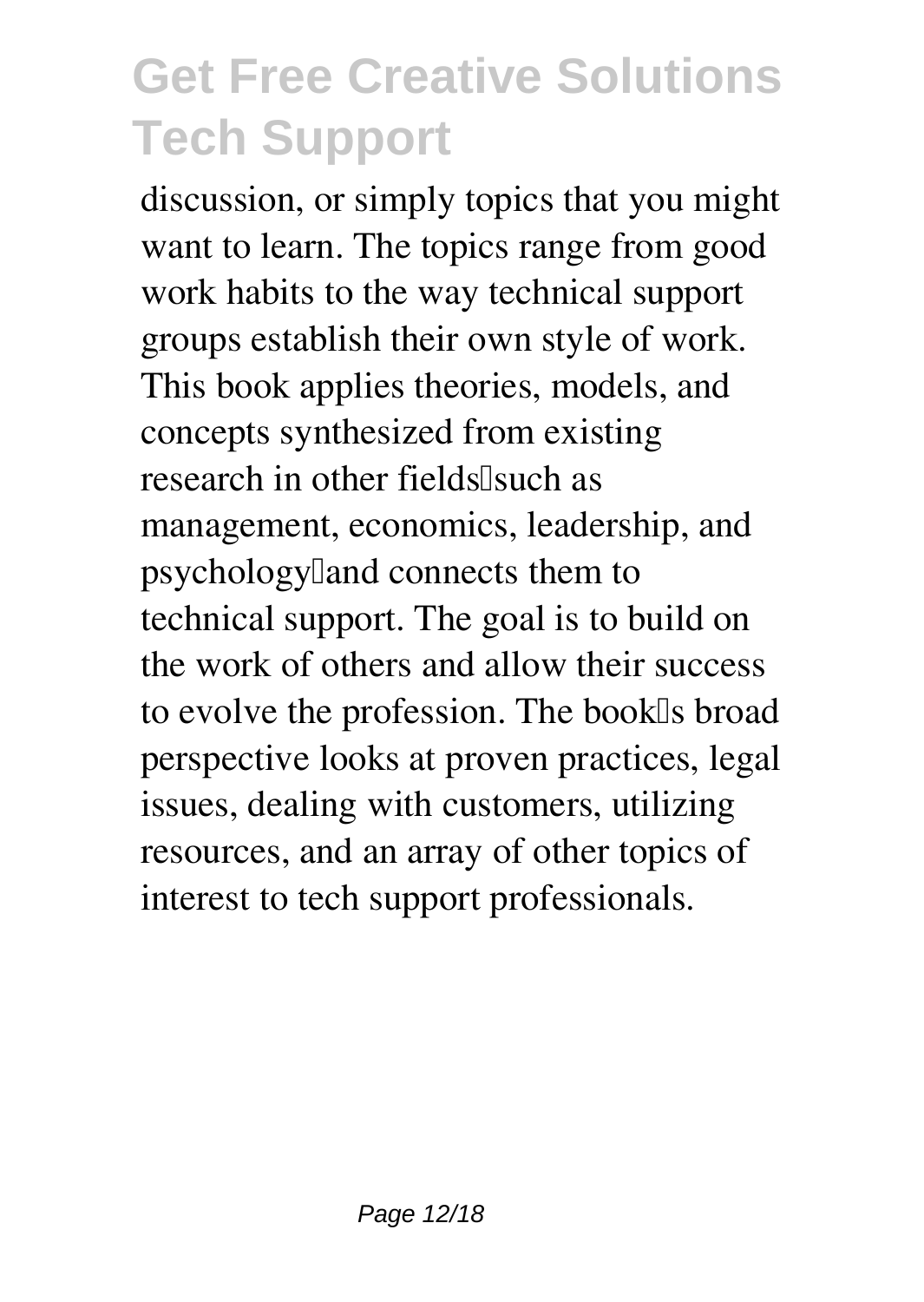For more than 40 years, Computerworld has been the leading source of technology news and information for IT influencers worldwide. Computerworld's awardwinning Web site (Computerworld.com), twice-monthly publication, focused conference series and custom research form the hub of the world's largest global IT media network.

For more than 40 years, Computerworld has been the leading source of technology news and information for IT influencers worldwide. Computerworld's awardwinning Web site (Computerworld.com), twice-monthly publication, focused conference series and custom research form the hub of the world's largest global IT media network.

Page 13/18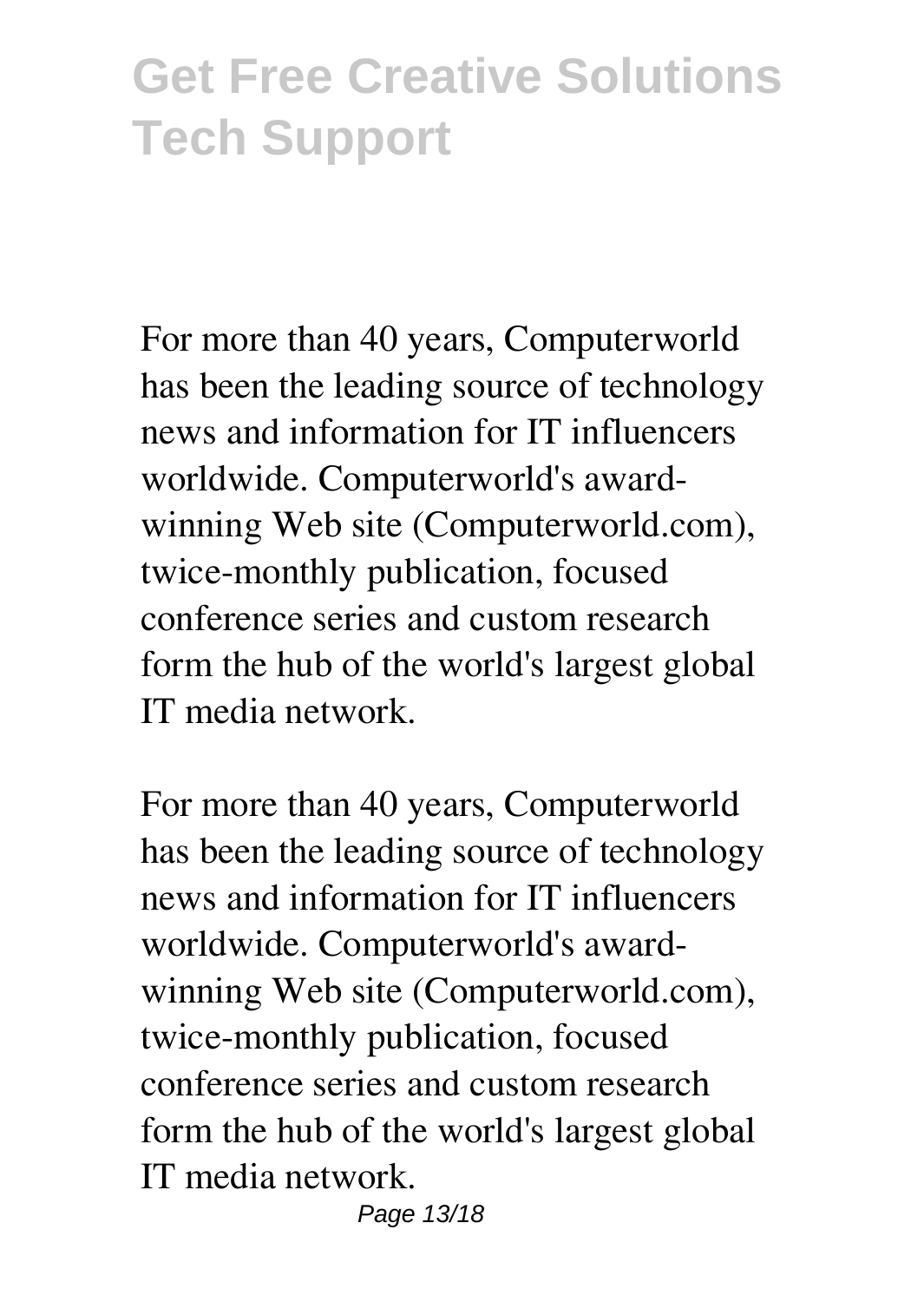For more than 40 years, Computerworld has been the leading source of technology news and information for IT influencers worldwide. Computerworld's awardwinning Web site (Computerworld.com), twice-monthly publication, focused conference series and custom research form the hub of the world's largest global IT media network.

Make separate library services for distance learners a thing of the past Internet Reference Support for Distance Learners takes a comprehensive look at efforts by librarians and information specialists to provide distance learners with effective services that match those already available on campus. With the development of the World Wide Web and the evolution of Web-based services, reference librarians are adding a human element to the virtual Page 14/18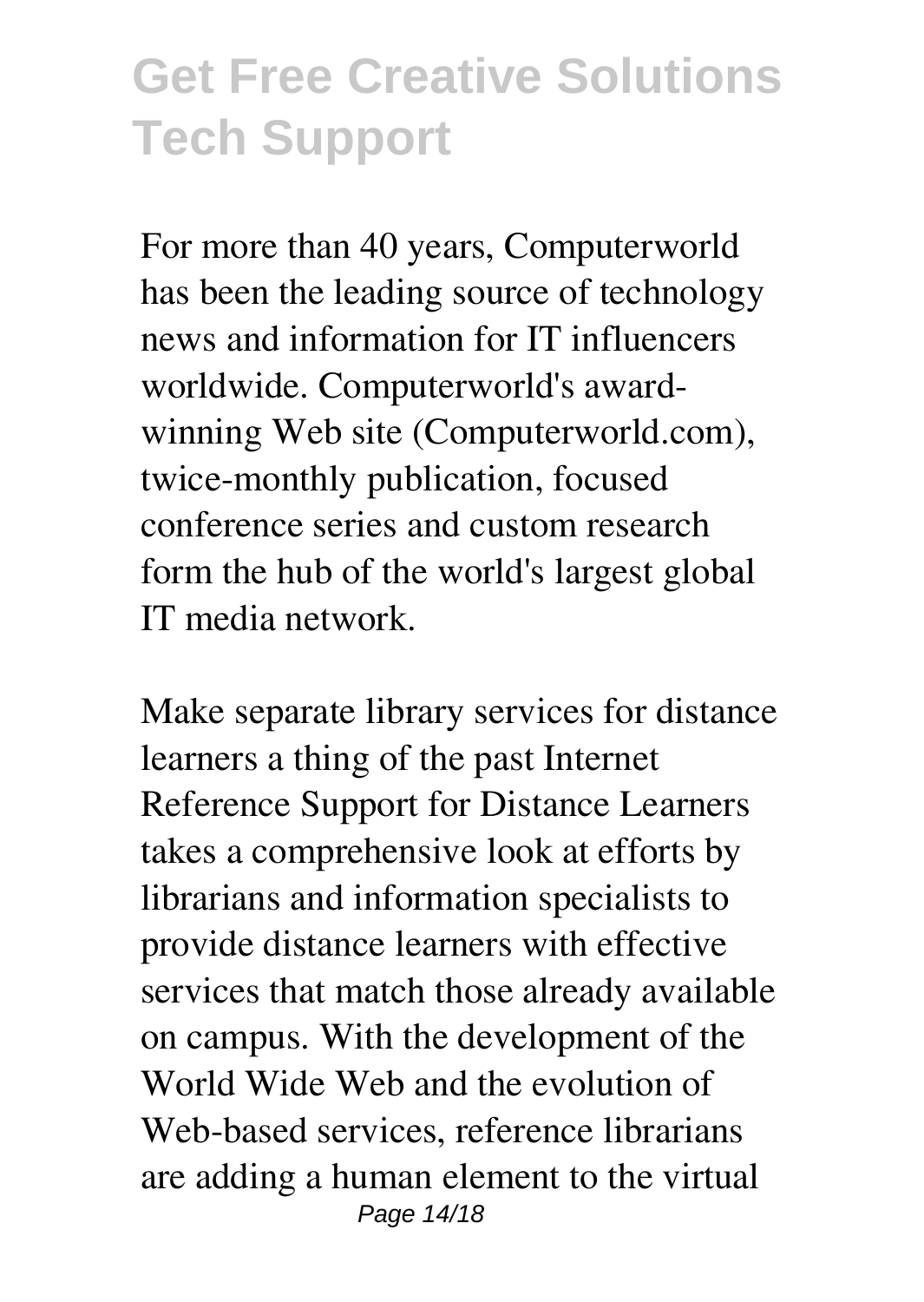library, blurring the difference between distance learners and traditional users. This unique book examines how they deal with a wide range of related topics, including standards and guidelines, copyright issues, streaming media, and chat and digital references, and presents a historical overview of how reference and instructional services have been delivered to distance users before and after the creation of the Internet. Internet Reference Support for Distance Learners reveals that librarians do not make a sharp distinction between reference and instruction within the context of distance learning, and that there is no clear boundary between  $I$ true $I$ distance learners and more traditional students who might use services designed for nontraditional users. Online capabilities have allowed reference librarians to approximate services advocated by published guidelines and Page 15/18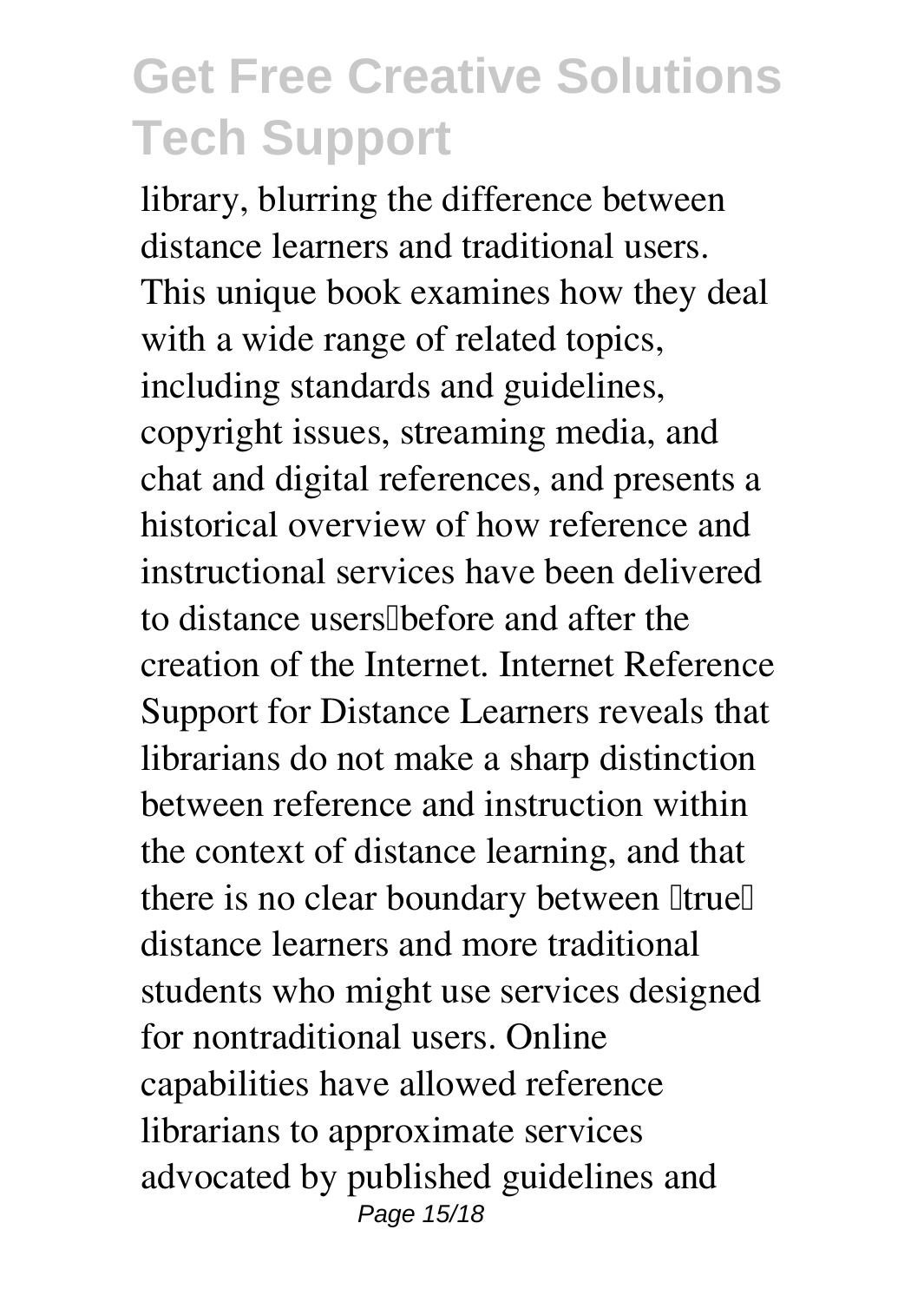standards, including the ACRL Distance Learning Section<sup>Is</sup> Guidelines for Distance Learning Library Services, to provide a framework for librarians to plan services for off-campus students. Internet Reference Support for Distance Learners provides practical information on: how librarians can likeep IT simplel when designing methods to access reference support why library Web sites are vital sources of communication between the distance learning student and the referencebased instructional component how to set up a university chat service, including software selection, staff training and assessment how to provide students services beyond traditional provision of resources, including advising, enrollment, and payment of fees how to create an online assistance site that incorporates online versions of traditional print handouts, FAQs, subject guides, course-Page 16/18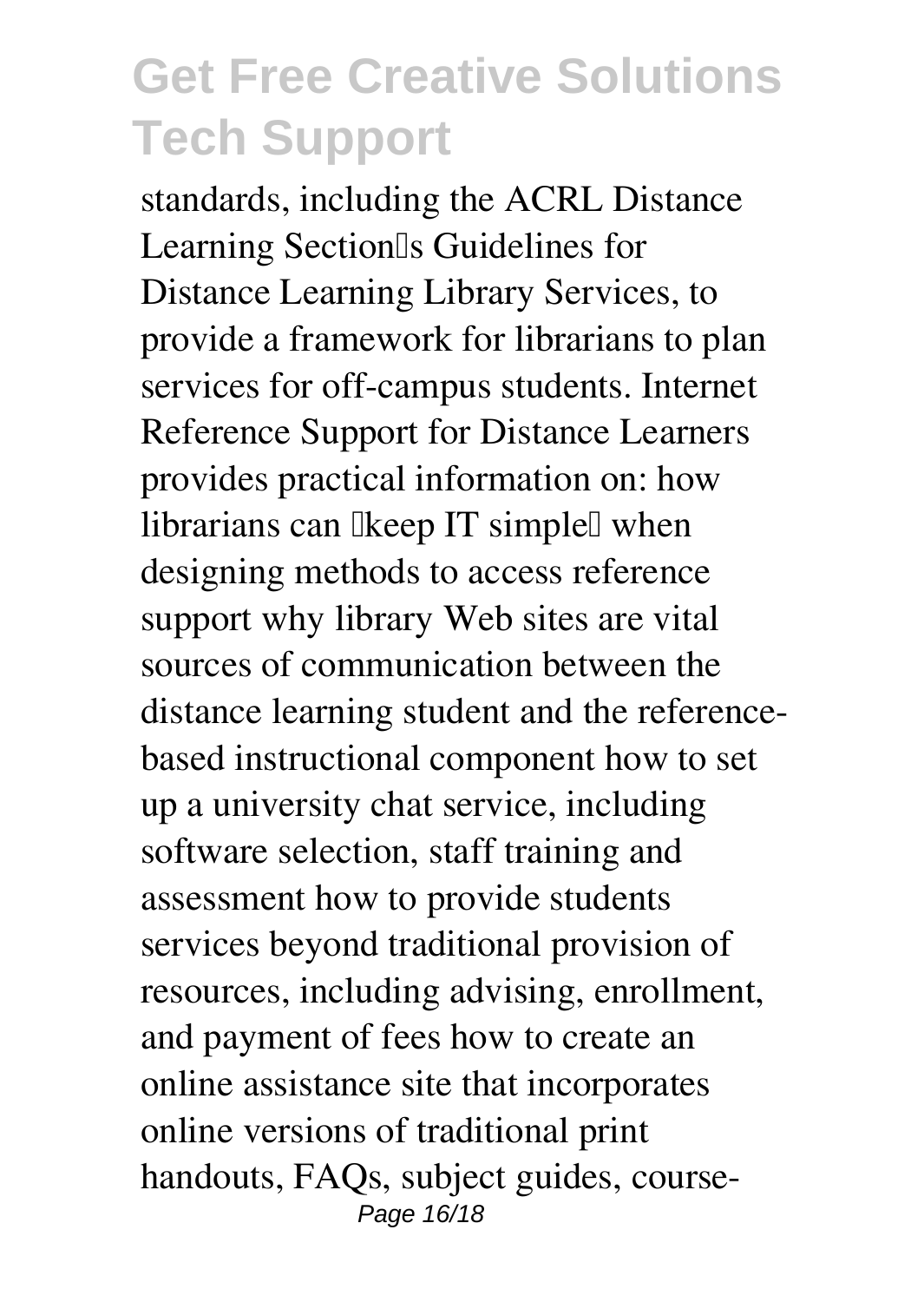specific guides, learning modules, and instructional videos in one central location how to work with faculty to create online support for students in Blackboard courses the pros and cons of using open-source software how to create an online library assistance site how to create online information literacy course to teach independent research skills to remote students how to avoid copyright infringement and how to educate library personnel about copyright law how to use Camtasia Studio, a screen capture program to create audio and video for online presentations Internet Reference Support for Distance Learners is an invaluable resource for librarians working in academic, school, special, and public settings, and for library science faculty and students.

The Director as Collaborator teaches Page 17/18